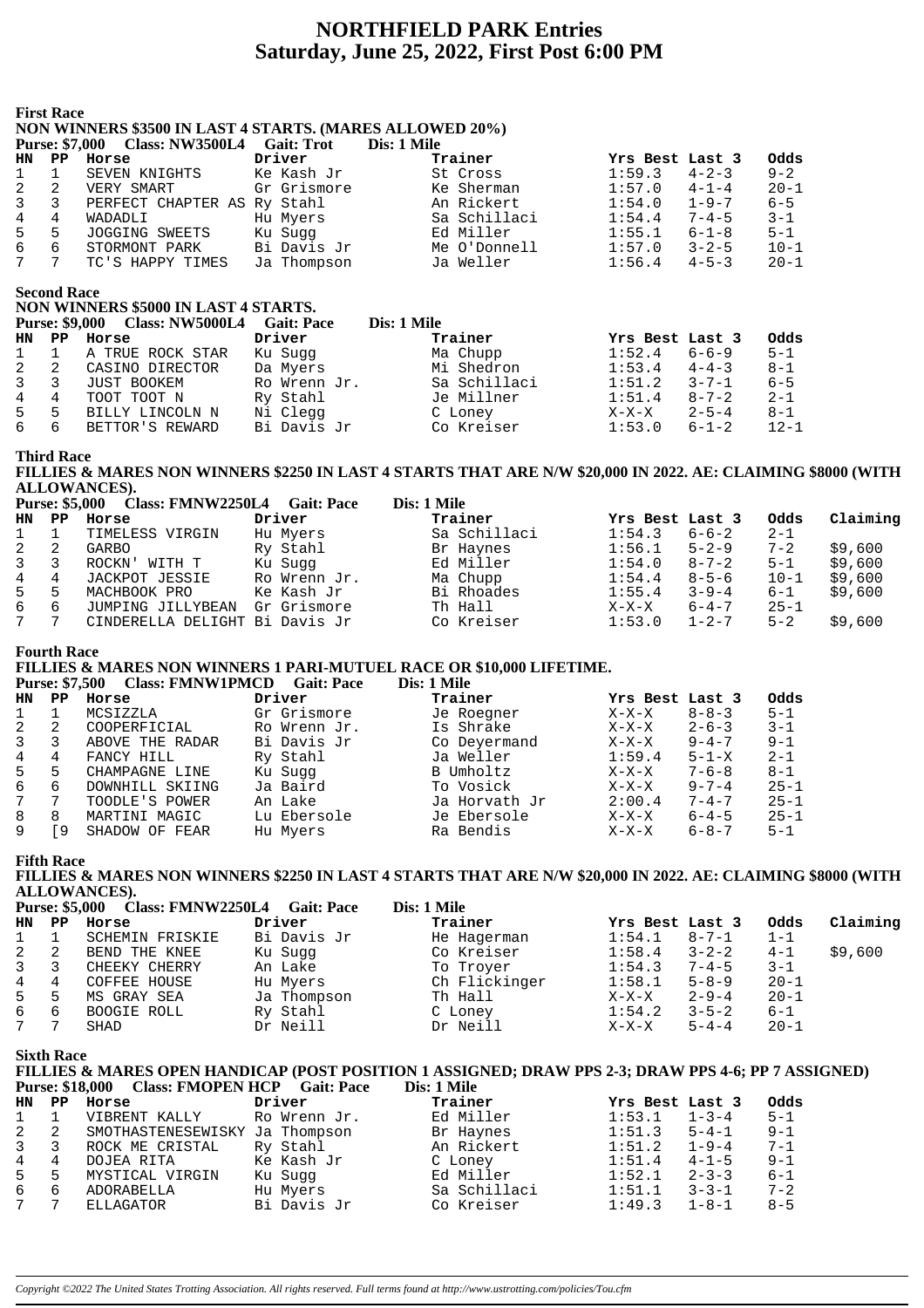#### **Seventh Race FILLIES & MARES NON WINNERS \$3500 IN LAST 4 STARTS. Purse: \$7,000 Class: FMNW3500L4 Gait: Pace**

|                |               | Tulst. \$1,000 Class. FILITY OSOOLT Gall. Fact |              | <b>LAS. LAVILLE</b> |                        |          |
|----------------|---------------|------------------------------------------------|--------------|---------------------|------------------------|----------|
| HN             | $\mathbf{PP}$ | Horse                                          | Driver       | Trainer             | Yrs Best Last 3        | Odds     |
| $1 \quad 1$    |               | SULKY OUEEN                                    | Ke Kash Jr   | Ke Kash Jr          | 1:55.2<br>$2 - 5 - 3$  | $5 - 1$  |
| 2              | 2             | DEVIOUS DAME                                   | Ro Wrenn Jr. | Ca Hollar           | $2 - 6 - 7$<br>1:57.4  | $5 - 2$  |
| $\mathbf{3}$   | 3             | HIGH FASHION MEL                               | Ja Thompson  | Th O'Donnell        | $7 - 1 - 8$<br>1:54.0  | $20 - 1$ |
| $\overline{4}$ | 4             | TIGER'S SUE                                    | Hu Myers     | Sa Schillaci        | 1:54.3<br>$9 - 3 - 8$  | $10 - 1$ |
| 5              | .5            | FRENCH SHAKER                                  | Ry Stahl     | Ke Sherman          | 1:53.2<br>$5 - 7 - 6$  | $3 - 1$  |
| 6              | 6             | <b>BNB</b>                                     | Lu Ebersole  | Be Murdock          | $3 - 3 - 3$<br>$X-X-X$ | $10 - 1$ |
| $7^{\circ}$    |               | LOOKING SANTASTIC                              | Bi Davis Jr  | Je Millner          | $4 - 6 - 7$<br>1:55.4  | $7 - 1$  |
| 8              | 8             | SEA ROSE                                       | Ku Sugg      | Sh Webb             | 1:53.1<br>$3 - 6 - 6$  | $9 - 2$  |
|                |               |                                                |              |                     |                        |          |

## **Eighth Race**

# **FILLIES & MARES NON WINNERS \$3500 IN LAST 4 STARTS.**

|                | <b>Purse: \$7,000</b> | Class: FMNW3500L4 Gait: Pace  |              | Dis: 1 Mile  |                        |          |
|----------------|-----------------------|-------------------------------|--------------|--------------|------------------------|----------|
| HN             | PP.                   | Horse                         | Driver       | Trainer      | Yrs Best Last 3        | Odds     |
| 1              |                       | AMAZING GRACIEJANE Ke Kash Jr |              | Ga Waple     | 1:55.2<br>$1 - 5 - 5$  | $12 - 1$ |
| 2              | 2                     | SKYWAY VENUS                  | Gr Grismore  | To Bigler    | $1 - 3 - 3$<br>1:55.0  | 6-1      |
| $\overline{3}$ | 3                     | DOUWANTOBLDASNOMAN Hu Myers   |              | Je Roegner   | 1:53.3<br>6-7-1        | $7 - 1$  |
| 4              | 4                     | ROCKIN FARRARI                | Lu Ebersole  | Is Shrake    | $2 - 2 - 5$<br>1:58.0  | $8 - 1$  |
| 5              | 5                     | HERESLOOKNATYOU N             | Ro Wrenn Jr. | Sa Schillaci | $6 - 9 - 6$<br>$X-X-X$ | $8 - 5$  |
| 6              | 6                     | LIVE AND LET DI               | Bi Davis Jr  | Co Kreiser   | $1 - 8 - 5$<br>1:52.2  | $2 - 1$  |
| $7^{\circ}$    | 7                     | ARROYA'S DANCE                | Ry Stahl     | Ca Hollar    | 1:54.1<br>$8 - 1 - 3$  | $25 - 1$ |
| 8              | 8                     | ALL ROCKIN                    | An Lake      | Am Mills     | $6 - 9 - 5$<br>1:55.1  | $25 - 1$ |

#### **Ninth Race**

# **FILLIES & MARES NON WINNERS 1 PARI-MUTUEL RACE OR \$10,000 LIFETIME. AE: NW 2 PM RACES OR \$20,000 LIFETIME. CLAIMING PRICE \$15,000 (WITH ALLOWANCES)**

**Purse: \$7,500 Class: FMNW1PMCD Gait: Pace Dis: 1 Mile**

|                |    | $\blacksquare$ and $\blacksquare$ . The $\blacksquare$ and $\blacksquare$ . The set of $\blacksquare$ . The set of $\blacksquare$ |             | $\sim$ 100 $\sim$ 100 $\sim$ |              |         |                 |          |          |
|----------------|----|-----------------------------------------------------------------------------------------------------------------------------------|-------------|------------------------------|--------------|---------|-----------------|----------|----------|
| HN             | PP | Horse                                                                                                                             | Driver      |                              | Trainer      |         | Yrs Best Last 3 | Odds     | Claiming |
| $1 \quad 1$    |    | BETTORBYTHESEASIDE Ry Stahl                                                                                                       |             |                              | Me O'Donnell | 1:56.0  | $8 - 8 - 5$     | $25 - 1$ | \$25,500 |
| 2              | -2 | HEMP PROTEIN                                                                                                                      | Aa Merriman |                              | Bi Rhoades   | 1:55.0  | $1 - 5 - 8$     | $8 - 5$  |          |
| $\mathbf{3}$   |    | HOUSE EDGE                                                                                                                        | Ke Kash Jr  |                              | Ke Kash Jr   | 1:57.2  | $7 - 4 - 1$     | $12 - 1$ |          |
| $\overline{4}$ | 4  | CALI BEACH                                                                                                                        | Bi Davis Jr |                              | Co Kreiser   | 1:58.4  | $1 - 4 - 7$     | $4 - 1$  | \$25,500 |
| 5              | 5  | PAYARA                                                                                                                            | Gr Grismore |                              | Je Roegner   | 2:06.4  | $2 - 2 - 9$     | $5 - 1$  | \$21,750 |
| 6              | 6  | CLIKCLAKDWNTHETRAK Ku Suqq                                                                                                        |             |                              | B Umholtz    | 2:02.0  | $7 - 3 - 2$     | $7 - 1$  | \$25,500 |
| 7              |    | SOMEWHERE ONTHEBAY Hu Myers                                                                                                       |             |                              | Ma Chupp     | $X-X-X$ | $3 - 5 - 9$     | $9 - 2$  | \$21,750 |
| 8              | 8  | AMERICAN HIT GIRL                                                                                                                 | Lu Ebersole |                              | Ro Nappi     | X-X-X   | $3 - 3 - 3$     | $25 - 1$ |          |

#### **Tenth Race**

# **FILLIES & MARES NON WINNERS 4 PARI-MUTUEL RACES OR \$30,000 LIFETIME. AE: N/W 7 PM RACES OR \$40,000 LIFETIME. CLAIMING PRICE \$30,000 (WITH ALLOWANCES).**

Purse: \$9,800 Class: FMNW4PMCD Gait: Pace

| HN           | PP. | Horse                          | Driver       | Trainer      | Yrs Best Last 3 |             | Odds     | Claiming |
|--------------|-----|--------------------------------|--------------|--------------|-----------------|-------------|----------|----------|
|              |     | APPLESAUCE                     | Lu Ebersole  | Ma Konesky   | 1:57.1          | $6 - 6 - 4$ | $25 - 1$ |          |
| 2            |     | CAVEN POINT                    | Aa Merriman  | Jo Oliverio  | 1:53.4          | $3 - 4 - 6$ | $5 - 2$  |          |
| $\mathbf{3}$ |     | BABY'S IN BLACK                | Ry Stahl     | Co Deyermand | 1:54.1          | $9 - 1 - 2$ | $8 - 1$  | \$36,000 |
| 4            | 4   | COLOSSAL FAITH                 | Bi Rhoades   | Bi Rhoades   | X-X-X           | $2 - 5 - 2$ | $7 - 2$  | \$43,500 |
| 5            |     | DP SPOOKYTOOTH                 | Ro Wrenn Jr. | Wi Webb      | 1:53.3          | $8 - 9 - 1$ | $8 - 5$  | \$43,500 |
| 6            | 6   | SANTAFE'S MJ                   | Bi Davis Jr  | Je Millner   | 1:54.3          | $4 - 4 - 7$ | $15 - 1$ | \$43,500 |
| 7            |     | FUTURE EX-WIFE                 | Ke Kash Jr   | Cr Stein     | 1:54.4          | $1 - 1 - 2$ | $20 - 1$ | \$51,000 |
| 8            | 8   | SARA JANE                      | Hu Myers     | As Burke     | X-X-X           | $5 - 3 - 7$ | $25 - 1$ | \$36,000 |
| 9            | و آ | FIFTYSHADESOFBLISS Ja Thompson |              | Ju Irvine    | $X-X-X$         | $7 - 3 - 4$ | $25 - 1$ | \$43,500 |

## **Eleventh Race**

**NON WINNERS \$3500 IN LAST 4 STARTS.**

|                |    | <b>Purse: \$7,000 Class: NW3500L4</b> | <b>Gait: Pace</b> | Dis: 1 Mile |                 |             |          |
|----------------|----|---------------------------------------|-------------------|-------------|-----------------|-------------|----------|
| HN.            | PP | Horse                                 | Driver            | Trainer     | Yrs Best Last 3 |             | Odds     |
| $1 \quad 1$    |    | RIGGINS ART                           | Aa Merriman       | Am Mills    | 1:53.0          | $1 - 5 - 4$ | $3 - 1$  |
| 2              | -2 | LONG LEGGED JOHN                      | Ke Kash Jr        | Ke Kash Jr  | 1:54.4          | $6 - 4 - 6$ | $4 - 1$  |
| $\overline{3}$ |    | BLUE SPANX                            | Ke Kash           | Ke Kash Jr  | 1:53.3          | $1 - 3 - 4$ | $20 - 1$ |
| 4              | 4  | CLAIRMONT                             | Hu Myers          | Th Hall     | 1:53.2          | $2 - 4 - 4$ | $8 - 1$  |
| 5              | 5  | CAVIART COOPER                        | Ry Stahl          | He Hagerman | 1:56.0          | $7 - 3 - 4$ | $5 - 2$  |
| 6              | 6  | LA ROCKIN SAMPSON                     | Ku Sugg           | Je Millner  | 1:53.3          | $3 - 7 - 3$ | $5 - 1$  |
| 7 <sup>7</sup> |    | HEARTLAND DANDY                       | Bi Davis Jr       | C Loney     | 1:52.4          | $8 - 7 - 5$ | $4 - 1$  |